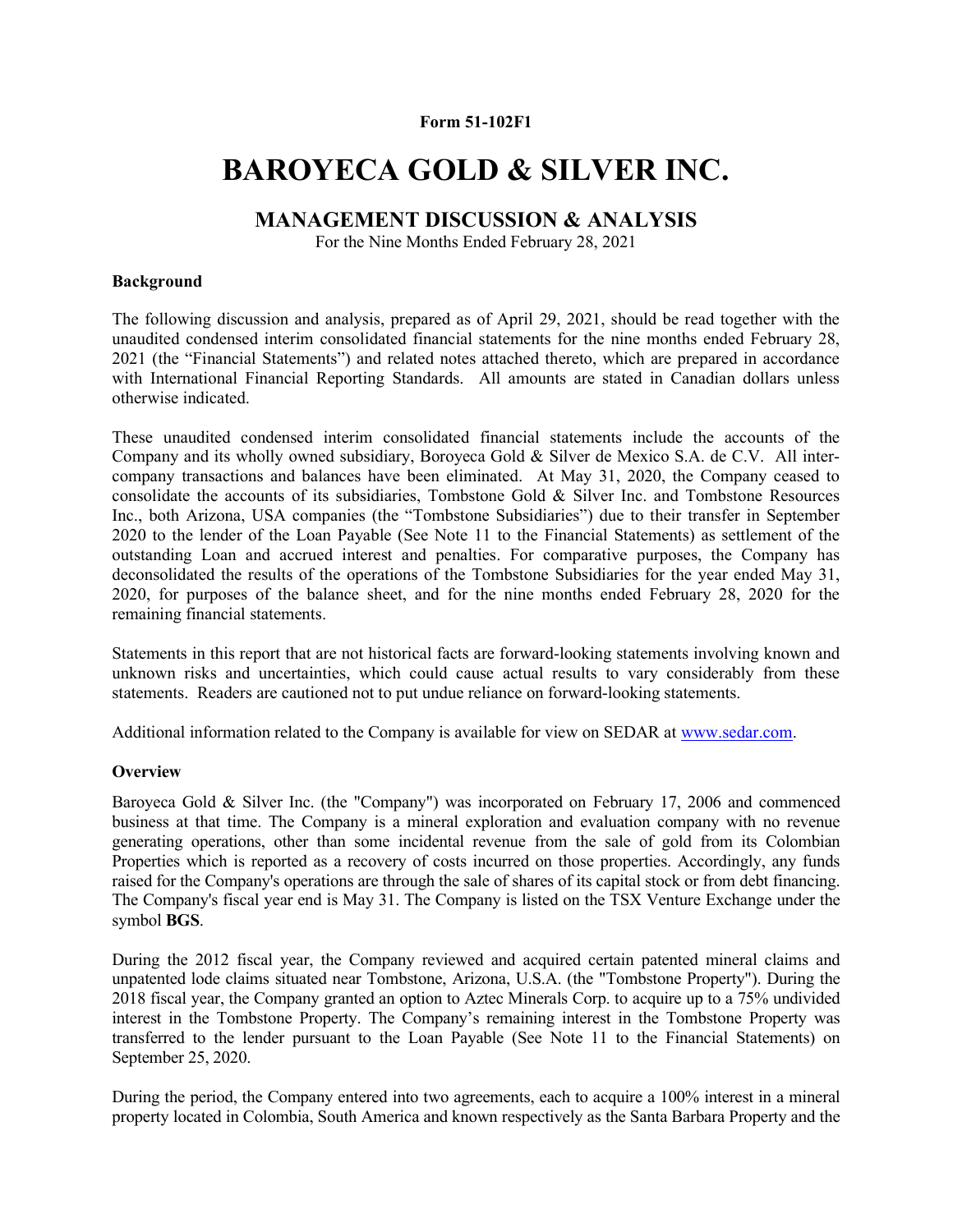Atocha Property (collectively the "Colombian Properties"). (The Atocha Property was previously referred to as the Falan Property.)

### Results of Operations

#### Description of Properties

#### The Tombstone Properties

Pursuant to purchase and sale agreements entered into in May, 2011, the Company acquired several parcels of historic patented mining claims near Tombstone, Arizona, which comprised several former operating silver mines, on which the Company planned to conduct further exploration. The purchase price was in the order of US\$696,000 which included certain equipment and an office facility located on the property. Further to its intentions for the Property, the Company engaged a geological consultant who issued a report recommending a two phase program of exploration and drilling of the pit from the former Contention Mine at a cost of \$2,100,000. Due to very difficult market conditions that persisted for several years, the Company was unable to raise the funds to conduct the recommended program.

In addition to the mineral potential of the purchased claims, the property contained a quantity of stockpiled construction aggregate material created as a by-product of previous mining operations. While funds could not be raised to carry out the exploration program, the Company decided to focus on developing and growing the aggregate business. In 2013, the Company secured a loan to acquire a crushing plant to increase the variety of aggregate it could offer for sale (See Note 9 - Loan Payable in the Financial Statements). Although the Company was able to secure sales of aggregate each year since 2013, the Company never experienced the growth in the business that had been anticipated primarily due to a general economic downturn and drop off in State and Federal infrastructure programs for roads and highways in the area. The level of revenues generated by the aggregate business did not allow the Company to service the debt represented by the Loan Payable and following the 2020 year end, the creditor called the Loan and the Company was required to transfer the Tombstone Subsidiaries to the creditors in settlement of the outstanding debt. The assets transferred thereby to the creditors include the remaining interest in the Tombstone Property. The Company and the creditors also agreed to sell the 400,000 shares of Aztec Minerals Corp. received by the Company pursuant to the option agreement and apply the proceeds to other outstanding obligations of the Tombstone Subsidiaries at the settlement date.

### Option to Aztec Minerals Corp.

During the year ended May 31, 2018, the Company entered into an option agreement with Aztec Minerals Corp. ("Aztec") whereby Aztec can acquire a 75% interest in the Tombstone Properties held by the Company. To earn an interest in the property, Aztec must incur exploration expenditures of CAD \$1,000,000 on the property, make cash payments of CAD\$100,000 and issue 1,000,000 Aztec common shares to the Company over a three year period.

During the year ended May 31, 2019, Aztec incurred sufficient exploration expenses (minimum required \$50,000) on the property, paid the Company the cash payment required in the first year (\$30,000) and issued the Company the shares in its capital (100,000 shares) necessary to maintain the Option in good standing.

During the period ended May 31, 2020, Aztec incurred additional exploration expenses of at least \$300,000, the minimum required, paid the Company an additional \$30,000 in cash (the required payment in the second year of the Option) and issued to the Company an additional 300,000 shares in its capital stock all as required to maintain its Option in good standing.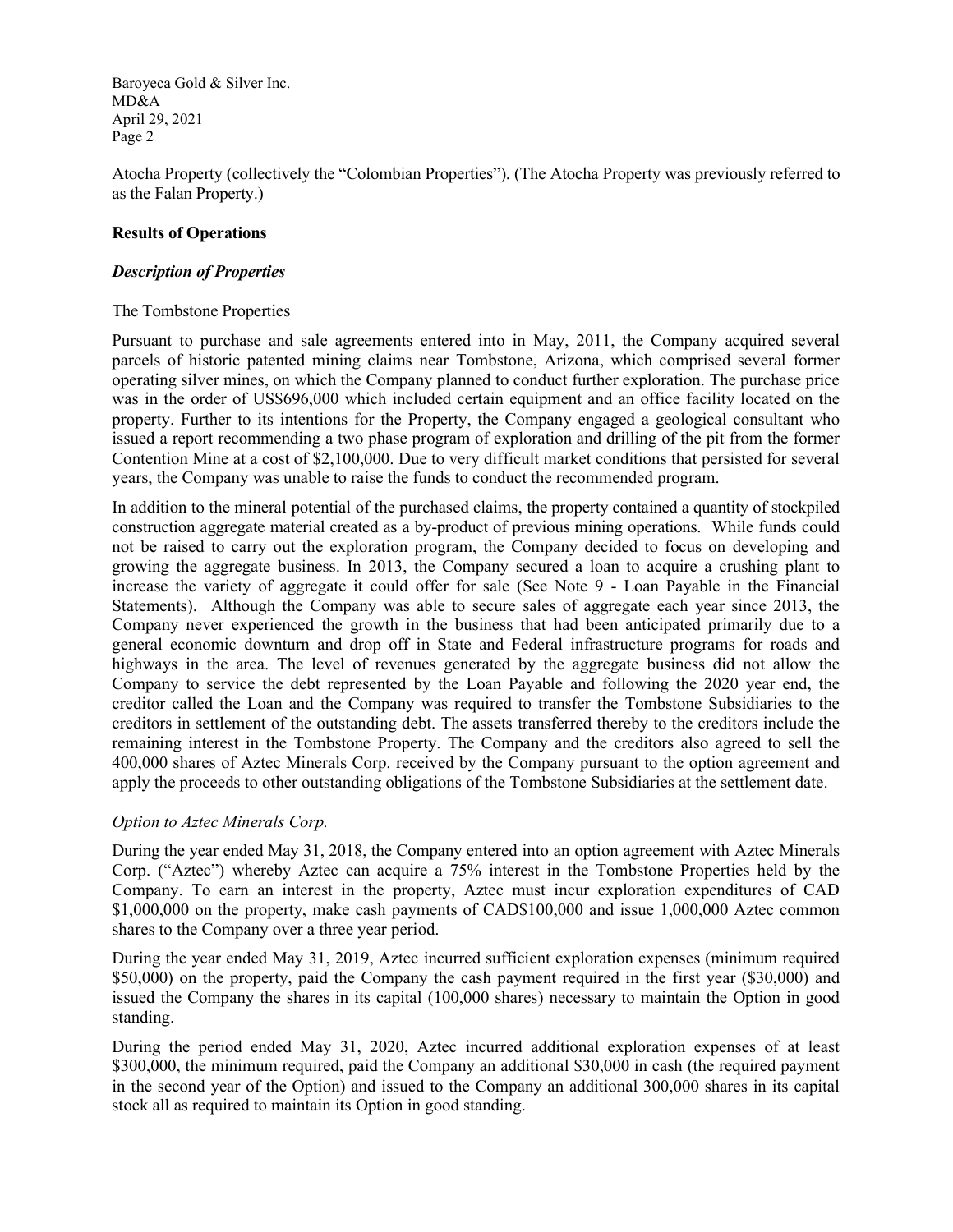On September 25, 2020, the Company transferred the shares of the Tombstone Subsidiaries to the lender under the Loan Payable which included the title to the Tombstone Property registered to the Tombstone Subsidiaries.

### The Colombian Properties

### Santa Barbara Property

The Santa Barbara Property consists of 110.86 hectares located in the Municipality of San Martín de Loba, in Bolivar Department, Colombia. The purchase includes a facility that is being used to carry out bulk sampling on the Property. All permits are in place to conduct the sampling activities on the Property. The Property is subject to a 2.5% NSR retained by the optionor. The purchase of the option to acquire the Santa Barbara Property closed during the period following acceptance for filing by the TSX Venture Exchange.

Pursuant to the terms of the option agreement, to earn a 100% interest in the Santa Barbara Property, subject to the royalty, the Company must make cash payments of \$1,750,000 (\$450,000 paid) and issue 7,000,000 common shares in the capital of the Company (3,500,000 shares issued) to the optionor, and must incur expenditures of \$500,000 on the Santa Barbara Property in the first year of the option.

### Atocha Property

The Atocha Property (formerly referred to as the Falan Property) consists of 2,585.94 hectares, located in the Municipality of Falan, in Tolima Department, Colombia. Although substantially larger than the Santa Barbara Property, the Atocha Property is less advanced, work being at the exploration stage. The Atocha Property is subject to a 3.5% NSR payable to an underlying vendor of the Property to the optionor

Pursuant to the terms of the option agreement, to earn a 100% interest in the Atocha Property, the Company must make cash payments of \$1,050,000 (\$250,000 paid) and issue 5,000,000 common shares in the capital of the Company (2,500,000 shares issued) to the optionor over the term of the option. The Company will have to conduct, at a minimum, sufficient exploration work on the Property to keep it in good standing under the Colombian regulatory requirements.

### Expenditures

### Tombstone Properties

The Tombstone Properties were deconsolidated from the Company's financial statements as of May 31, 2020 and transferred to the creditors in settlement of the outstanding debt on September 25, 2020 (see note 11- Loan Payable to the condensed interim consolidate financial statements for the nine months ended February 28, 2021 (the "Financial Statements")). No expenditures by the Company were made on these properties during the current period.

### Colombian Properties

During the period, on February 5, 2021, the Company closed the acquisition of the options on the Colombian properties. Pursuant to the terms of the option agreements, on closing, the Company assumed the operation of the exploration programs that had been ongoing by Malabar Gold Corp. on the properties. The expenses incurred in the period are set out in the table in Note 4 to the Financial Statements and, other than the acquisition costs, relate primarily to the exploration program on the Santa Barbara Property. Exploration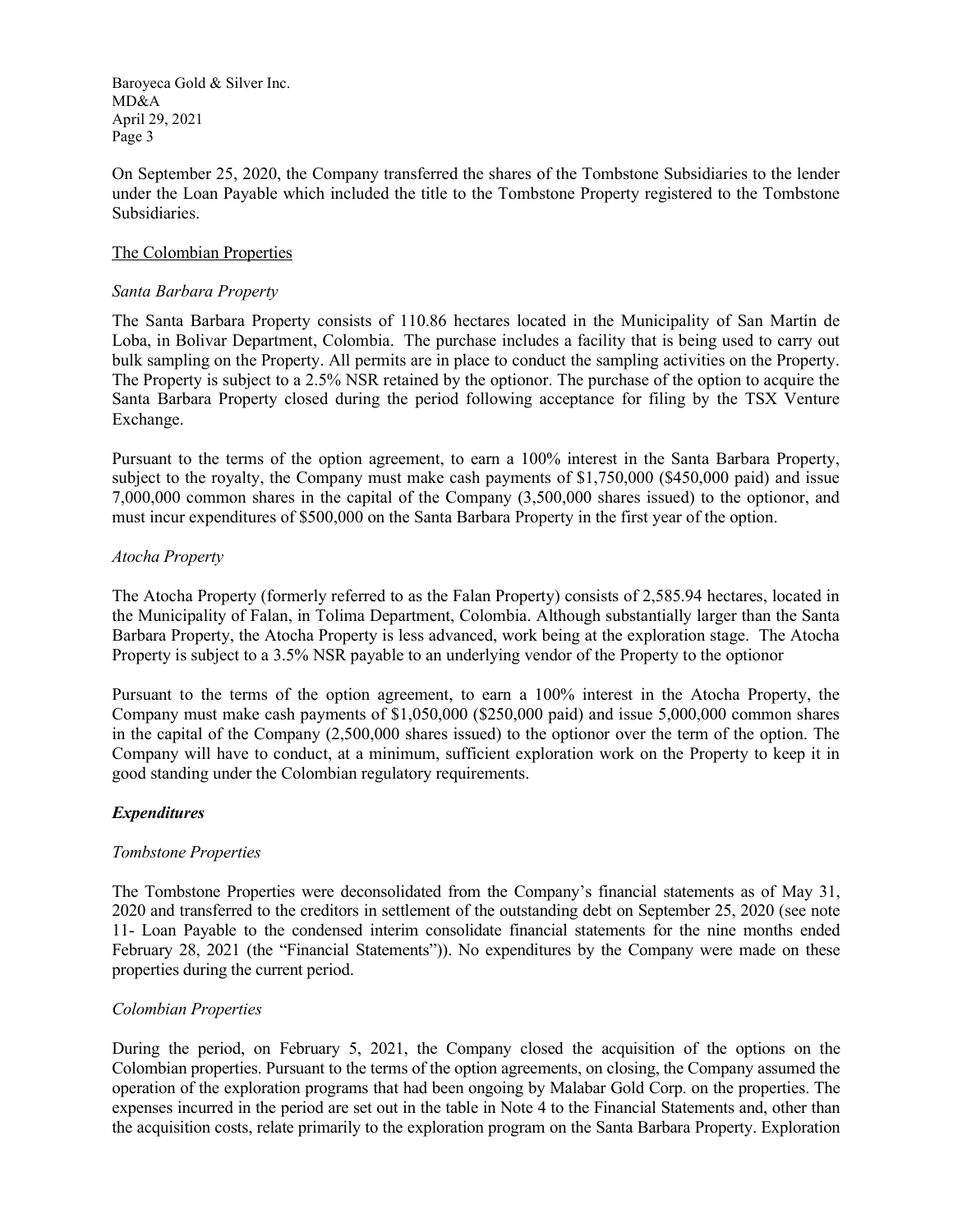costs incurred in the period totalled \$112,129 which was reduced on the Financial Statements by \$17,588 representing the value of gold produced in the period from the test plant processing material from the bulk sampling program on the Santa Barbara Property. The net exploration expenditures amounted to \$94,541.

Details of the expenditures the Company incurred in the nine months ended February 28, 2021 with respect to these properties are set out in the table in Note 4 to the Financial Statements.

# SELECTED FINANCIAL DATA

The following table presents audited selected financial information for the years indicated and unaudited information for the stub periods indicated.

|                                                           | Nine Months Ended |             | Years Ended May 31 |             |             |
|-----------------------------------------------------------|-------------------|-------------|--------------------|-------------|-------------|
|                                                           |                   | February 29 |                    |             |             |
|                                                           | February 28       | 2020        |                    |             | 2018        |
|                                                           | 2021              | (Note 1)    | 2020               | 2019        | (Note 1)    |
|                                                           | \$                | \$.         | \$.                | S           | S           |
| <b>OPERATIONS:</b>                                        |                   |             |                    |             |             |
| Revenue                                                   | Nil               | Nil         | Nil                | Nil         | Nil         |
| Net Gain (Loss) from continued operations                 |                   |             |                    |             |             |
| for the Period<br>Gain<br>Comprehensive<br>(Loss)<br>from | (193, 618)        | (161,296)   | 143,657            | (164,094)   | (862, 261)  |
| operations for the Period                                 | (193,620)         | (161,296)   | 150,039            | (162, 236)  | (873, 723)  |
| Basic and diluted gain (loss0 per share,                  |                   |             |                    |             |             |
| including discontinued operations                         | (0.02)            | (0.03)      | (0.04)             | (0.07)      | (0.18)      |
| <b>BALANCE SHEET:</b>                                     |                   |             |                    |             |             |
| Working capital (deficit)                                 | 625,531           | (3,256,630) | (690,075)          | (2,989,216) | (2,707,445) |
| Total assets                                              | 3,940,514         | 645,836     | 129,182            | 564,150     | 630,816     |
| Total exploration and evaluation assets                   | 2,474,541         | 608,249     |                    | 500,000     | 570,446     |

Note 1: Financial information from for the nine months ended February 29, 2020and the year ended May 31, 2018 include results from discontinued operations.

The financial information presented in the table above is from the Company's financial statements prepared in accordance with International Financial Reporting Standards. The reporting currency for all periods is Canadian dollars.

### General and Administrative

### Discussion of Operating Results – nine months ended February 28, 2021

During the nine months ended February 28, 2021, the Company incurred a net loss from continued operations of \$193,618 as compared with net loss of \$161,296 for the nine months ended February 29, 2020. The increased loss experienced in the 2021 period is primarily due to: an increase in professional fees of \$101,940 representing additional legal costs and audit and accounting fees incurred with the reorganization and financing activities being undertaken by the Company; an increase of \$29,873 in transfer agent and filing fees resulting from the activities undertaken by the Company including two shareholder meetings, a private placement financing, and a debt settlement; and an increase of \$6,340 in advertising and promotion expense representing the cost of engaging a wire service company to file and disseminate the Company's news releases; as offset by a reduction in management fees of \$19,030 for the period, decreases in: depreciation (\$2,773), bank charges (\$8,409), finance costs (\$41,069), insurance (\$10,491), office and miscellaneous (\$2,689) and travel and promotion (\$2,168) all as a result of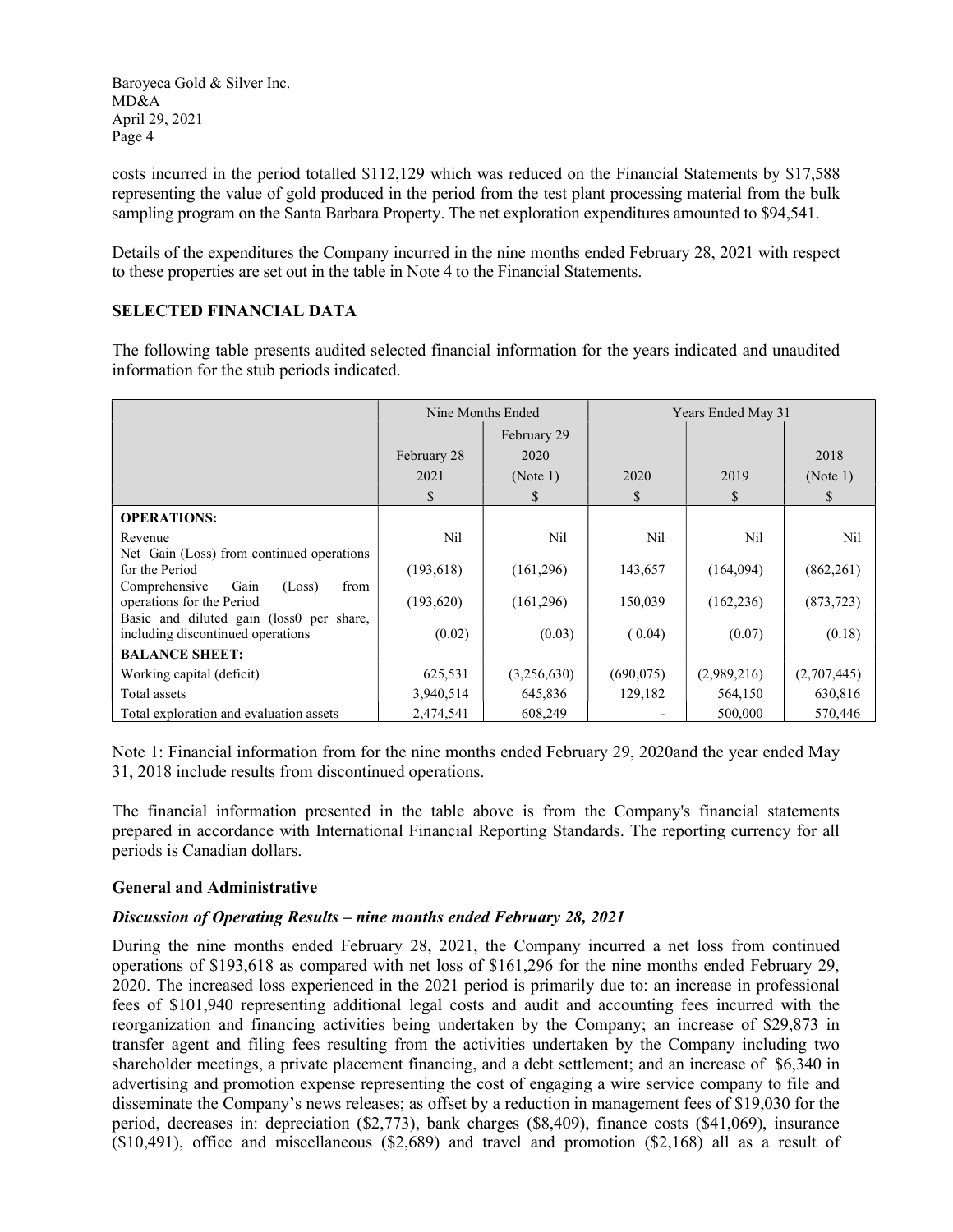deconsolidating and transferring out the Tombstone Operations (see Note 11 in the Financial Statements) and an unrealized gain of \$16,000 in the value of the shares of Aztec Minerals Corp. held by the Company.

# SUMMARY OF QUARTERLY RESULTS

The following table presents unaudited selected financial information for each of the last eight quarters ended February 28, 2021.

|                                         | <b>Feb. 28</b><br>2021   | <b>Nov. 30</b><br>2020 | <b>Aug. 31</b><br><b>2020</b><br>S | May 31<br>2020<br>S | <b>Feb. 29</b><br>2020 | <b>Nov. 30</b><br>2019 | <b>Aug. 31</b><br>2019 | May 31<br>2019 |
|-----------------------------------------|--------------------------|------------------------|------------------------------------|---------------------|------------------------|------------------------|------------------------|----------------|
| <b>Total Revenues</b>                   | $\overline{\phantom{a}}$ | -                      | $\sim$                             | $\blacksquare$      |                        |                        | $\blacksquare$         |                |
| Net Income (Loss)                       | (37, 773)                | (212,919)              | 58,074                             | N/A                 | (50, 019)              | (55, 459)              | (27, 230)              | N/A            |
| Basic and Diluted<br>(Income)Loss/Share | Note $(1)$<br>(0.02)     | Note $(1)$<br>(0.03)   | Note $(1)$<br>0.01                 | Note $(1)$          | (0.01)                 | (0.01)                 | Note $(1)$<br>(0.01)   | Note $(1)$     |

Note 1. The results for these quarters have been prepared on the basis of the deconsolidation of the results of the Tombstone Subsidiaries which results are still reflected on the consolidated basis in the other periods.

The financial information presented in the table above is from the Company's consolidated financial statements prepared in accordance with International Financial Reporting Standards.

### Discussion of Operating Results – three months ended February 28, 2021

This period is unable to be analysed. See note 1 to the table above.

### Discussion of Operating Results – three months ended November 30, 2020

This period is unable to be analysed. See note 1 to the table above.

### Discussion of Operating Results – three months ended August 31, 2020

This period is unable to be analysed. See note 1 to the table above.

### Discussion of Operating Results – three months ended May 31, 2020

This period is unable to be analysed. See Note 1 to the table above.

### Investor Relations

No investor relations activities were undertaken by or on behalf of the Company during the period and no investor relations arrangements or contracts were entered into by the Company during the period.

### Liquidity and Capital Resources

The Company has no revenue generating operations and finances its operations principally through the sale of shares in its capital. In the short-term, directors of the Company have, in the past, provided cash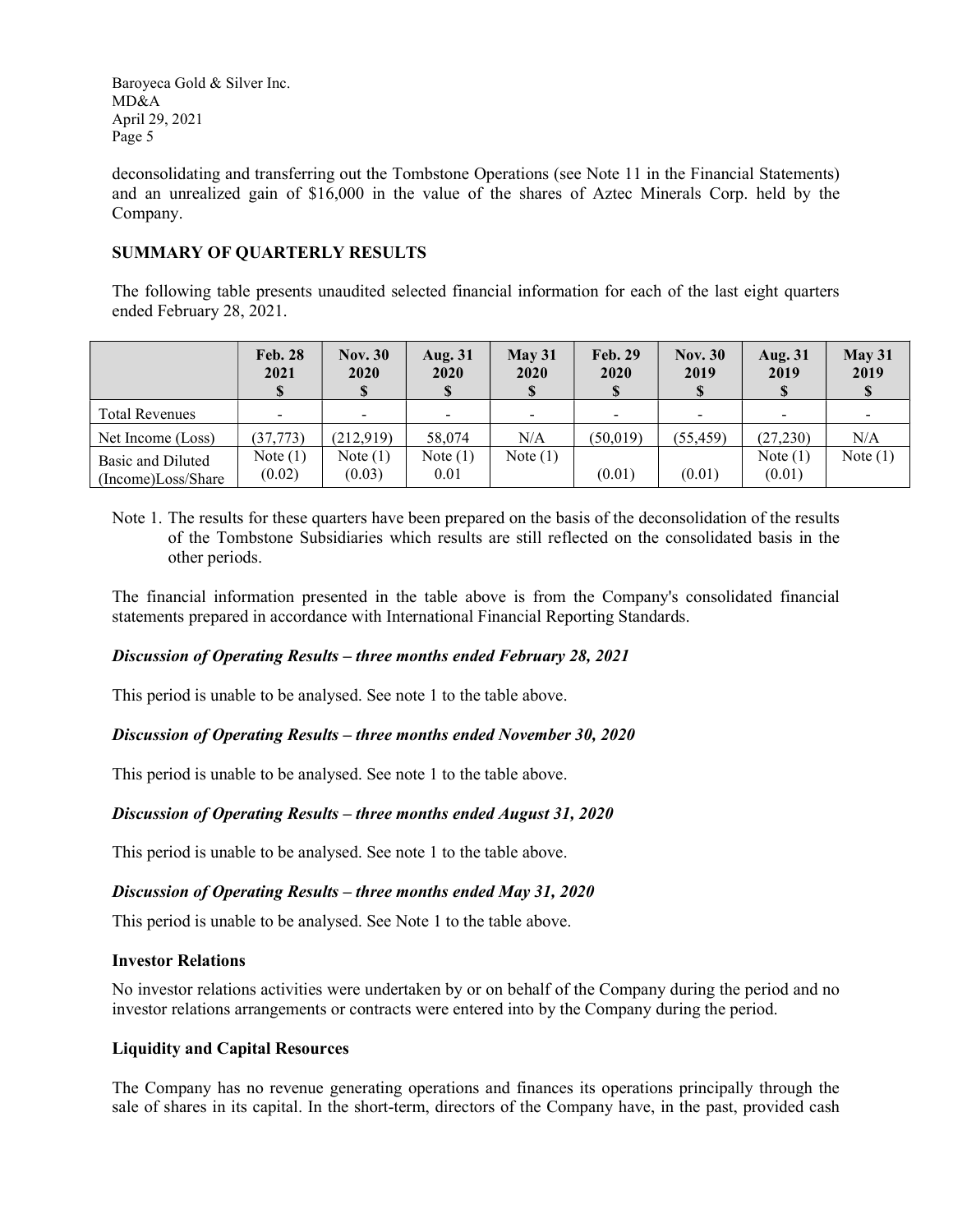advances to meet urgent operating needs. At June 1, 2020, the Company had a working capital deficit of \$690,075.

Subsequent to May 31, 2020, the creditors with respect to the Company's Loan Payable (See Note  $6(g)$ , Note 11 and Note 13 to the unaudited condensed interim consolidated financial statements at February 28, 2021), called the debt and exercised against the security in all the assets of the Tombstone Subsidiaries. In settlement, the Company transferred to the creditors all the shares of the Tombstone Subsidiaries. As a result the Company was required to deconsolidate the Tombstone Subsidiaries from its financial statements and write off its investment in those companies and the intercompany loans that had been made to them.

Additionally, effective as of May 31, 2020, the Company agreed to settle debts outstanding to certain consultants and related parties in the order of \$1,329,069 for 6,000,000 shares of the Company at a deemed value of \$0.0825 per share, subject to shareholder approval to the transaction (See Note 13 to the Financial Statements). The Company held an Extraordinary General Meeting of its shareholders on December 4, 2020 at which shareholders disinterested in the transaction ratified confirmed and approved the Debt Settlement Agreements entered into by the Company and approved the issuance of the 6,000,000 shares to the creditors. Following the vote of the shareholders, the Exchange accepted the transaction for filing and the debt settlement closed on January 12, 2021.

In August, 2020, the Company completed a private placement offering of 2,000,000 of its common shares at a price of \$0.05 per share which raised \$100,000 in working capital for the Company.

On September 15, 2020, the Company closed a private placement of 3,000,000 units of its securities at a price of \$0.0825 per unit raising \$247,500 in working capital for the Company, each unit .consists of one common share and one non-transferable share purchase warrant with each warrant entitling the holder to acquire one additional common share at a price of \$0.30 per share for two years.

On January 25, 2021, the Company completed a further private placement offering of 9,200,000 units of its securities at a price of \$0.22 per unit which raised a further \$2,024,000 in capital for the Company. Each unit in this offering consisted of one common share and one non-transferable share purchase warrant (a "Warrant"), each such Warrant entitling the holder to acquire one additional common share at a price of \$ 0.30 per share for two years.

On February 5, 2021, the Company closed the acquisition of options to acquire the Santa Barbara and Atocha Properties situated in Colombia, South America through the payment of cash of \$700,00 (\$450,000 - Santa Barbara and \$250,000 - Atocha) and the issuance of 6,000,000 shares in the capital of the Company (3,500,000 shares - Santa Barbara and 2,500,000 shares Atocha).

As a result of the foregoing activities, amongst other things, at February 28, 2021, the Company had working capital of \$625,531.

Subsequent to the period end, on April 23, 2021, the Company closed an additional private placement offering of 5,630,034 units of its securities at a price of \$0.30 per unit raising a further \$1,689,010 in working capital for the Company. Each unit in this offering consisted of one common share and one-half of a non-transferable share purchase warrant (a "Half Warrant"), each two Half Warrants forming a whole warrant (a "Warrant"), each such Warrant entitling the holder to acquire one additional common share at a price of \$ 0.45 per share for one year..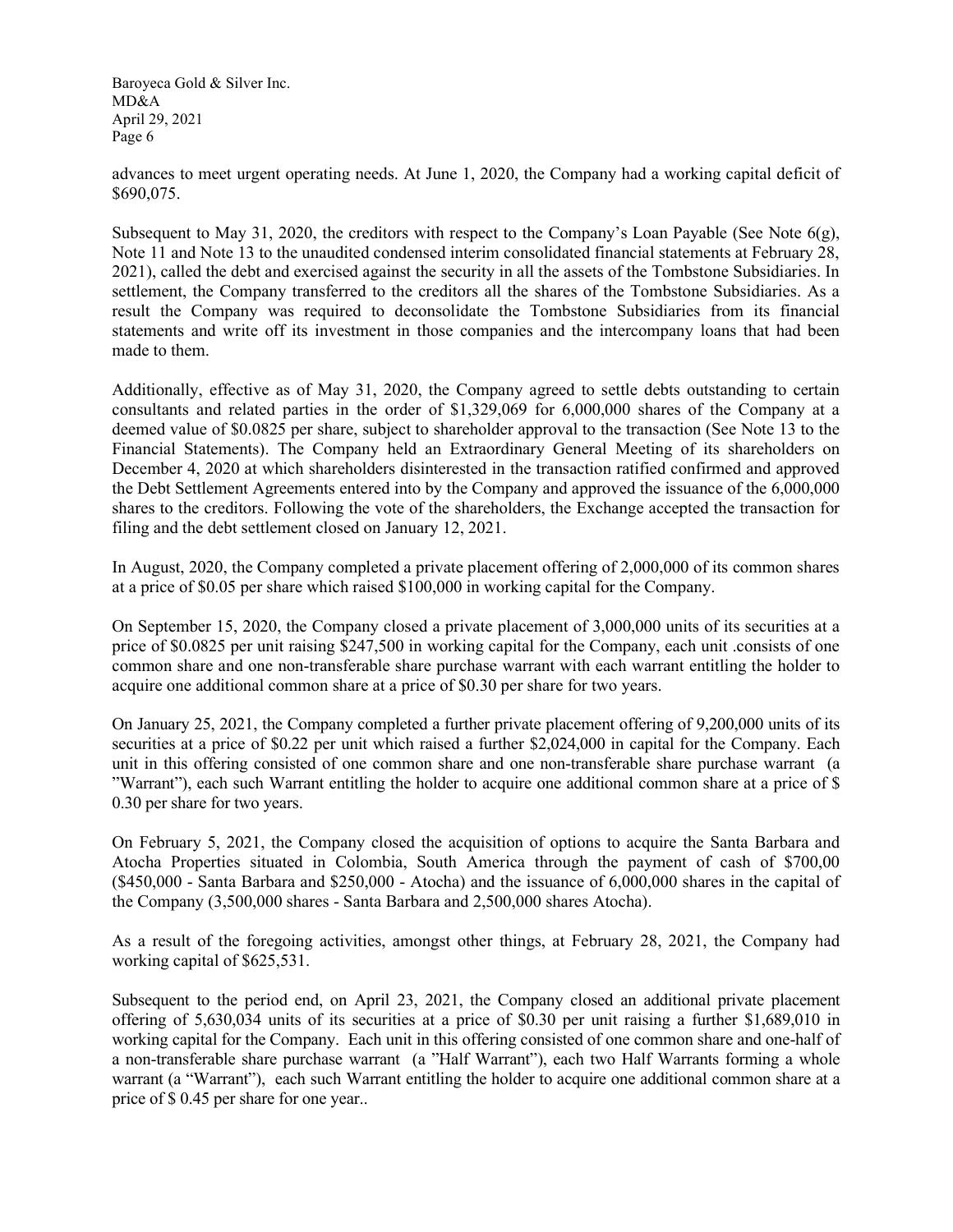The proceeds from these private placements have provided funds for: the Company's corporate administration; the costs of conducting due diligence on the Colombian Properties; the filing fees to the Exchange for these matters and the cash payments and work commitments due under the property option agreements. The Optionor and the Company agreed on certain amendments to the option Agreements providing for the deferment of part of the cash payments for a year so that the cash payment due on closing would now be \$400,000 for the Santa Barbara Property and \$200,000 for the Atocha Property. The work commitment requirements under the agreements and the Technical Report recommended programs amount to \$500,000 for the Santa Barbara Property and \$250,000 for the Atocha Property. These cash payments and exploration cost require \$1,350,000 in funds leaving over \$2,000,000 from the Company's financings available for corporate general administration and other working capital requirements.

The original agreements anticipate the Company carrying out a significant financing in the order of \$5,000,000 to fund those obligations and provide working capital, however, on reviewing the requirements the Optionor agreed with the Company that the \$2,000,000 then on hand appeared sufficient at the time and agreed to remove the financing pre-condition from the option Agreements.

The Company intends to carry out additional equity financing during the coming year and is working with financial advisors to that end. There can be no assurance that the Company will be able to secure additional equity financing.

### Off Balance Sheet Arrangements

The Company does not have any off-balance sheet arrangements.

### Transactions with Related Parties

The Company had the following related party transactions during the nine months ended February 28, 2021:

- a) Management fees of \$15,000 were accrued to a company controlled by Richard Wilson, a director of the Company;
- b) Professional fees of \$89,878 were accrued to a law firm of which Douglas Eacrett, a director of the Company, is principal;
- c) The loan payable of \$379,143 (US\$275,000) made to the Company through a partnership of individuals including William Carr, a director of the Company, who is also the manager of the partnership, and an additional \$494,547 in interest and other fees under the loan agreement settled in the period through the transfer of the shares of the Tombstone Subsidiaries to the lender on September 25, 2020. Refer to Notes 11 and 12 of the unaudited condensed interim consolidated financial statements for the six months ended November 30, 2020 for further particulars; and
- d) The Debt Settlement Agreements entered into between the Company and each of Richard Wilson, Brian Macnish, William Carr and Douglas Eacrett, the directors of the Company, whereby each director was issued 1,200,000 shares for settlement of the debts due to them from the Company. (See Note 6 - Related Party Transaction to the Financial Statements for further particulars of the settlement of debts.)

#### Financial Instruments

The Company's financial instruments consist of cash, amounts receivable, accounts payable and accrued liabilities, due to related parties, loan payable and advance payable. The fair value of the Company's accounts payable and accrued liabilities, due to related parties, line of credit and loan payable, are estimated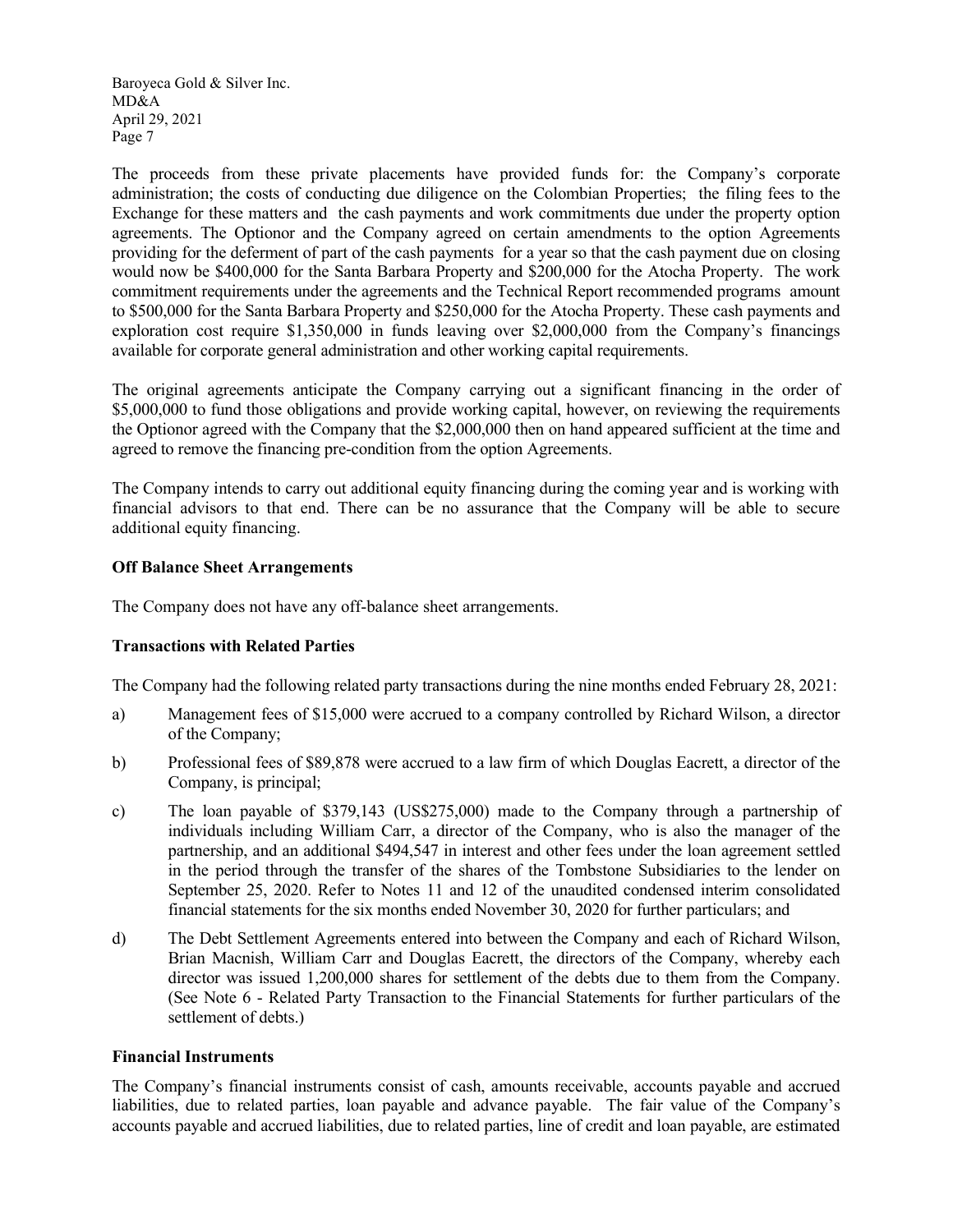by management to approximate their carrying values based on the immediate or short-term maturity of these instruments. Cash is recorded at fair value using Level 1 quoted prices in active markets for identical assets or liabilities and, in management's opinion, the Company is not exposed to significant interest or credit risk from these financial instruments. Please refer to Note 8 of the unaudited condensed interim consolidated financial statements for detailed discussion of the financial risk factors.

## New accounting standards adopted

# IFRS 16- Leases

The Company has adopted IFRS 16, Leases. IFRS 16 supersedes IAS 17 Leases, IFRIC 4 Determining whether an Arrangement contains a Lease, SIC-15 Operating Leases-Incentives and SIC-27 Evaluating the Substance of Transactions Involving the Legal and Form of a Lease. The standard sets out the principles for the recognition, measurement, presentation and disclosure of leases and requires lessees to recognize most leases on the balance sheet.

The Company adopted IFRS 16 using the modified retrospective method of adoption with the date of initial application of 1 June 2019. Under this method, the standard is applied retrospectively with the cumulative effect of initially applying the standard recognized at the date of initial application. The Company elected to use the transition practical expedient to not reassess whether a contract is, or contains a lease at 1 June 2019. Instead, the Company applied the standard only to contracts that were previously identified as leases applying IAS 17 and IFRIC 4 at the date of initial application. As the leased equipment was included in the deconsolidated US Subsidiaries, the application of IFRS 16, Leases had no impact to the Company's consolidated financial statements.

### Leases previously accounted for as operating leases

The Company recognized right-of-use assets and lease liabilities for those leases previously classified as operating leases, except for short-term leases and leases of low-value assets. The right-of-use assets for most leases were recognized based on the carrying amount as if the standard had always been applied, apart from the use of incremental borrowing rate at the date of initial application. In some leases, the right-of-use assets were recognized based on the amount equal to the lease liabilities, adjusted for any related prepaid and accrued lease payments previously recognized. Lease liabilities were recognized based on the present value of the remaining lease payments, discounted using the incremental borrowing rate at the date of initial application.

The Company also applied the available practical expedients wherein it:

# Leases

- Used a single discount rate to a portfolio of leases with reasonably similar characteristics
- Applied the short-term leases exemptions to leases with lease term that ends within 12 months of the date of initial application
- Excluded the initial direct costs from the measurement of the right-of-use asset at the date of initial application
- Used hindsight in determining the lease term where the contract contained options to extend or terminate the lease

### Right-of-use assets

The Company recognizes right-of-use assets at the commencement date of the lease (i.e., the date the underlying asset is available for use). Right-of-use assets are measured at cost, less any accumulated depreciation and impairment losses, and adjusted for any re-measurement of lease liabilities. The cost of right-of-use assets includes the amount of lease liabilities recognized, initial direct costs incurred, and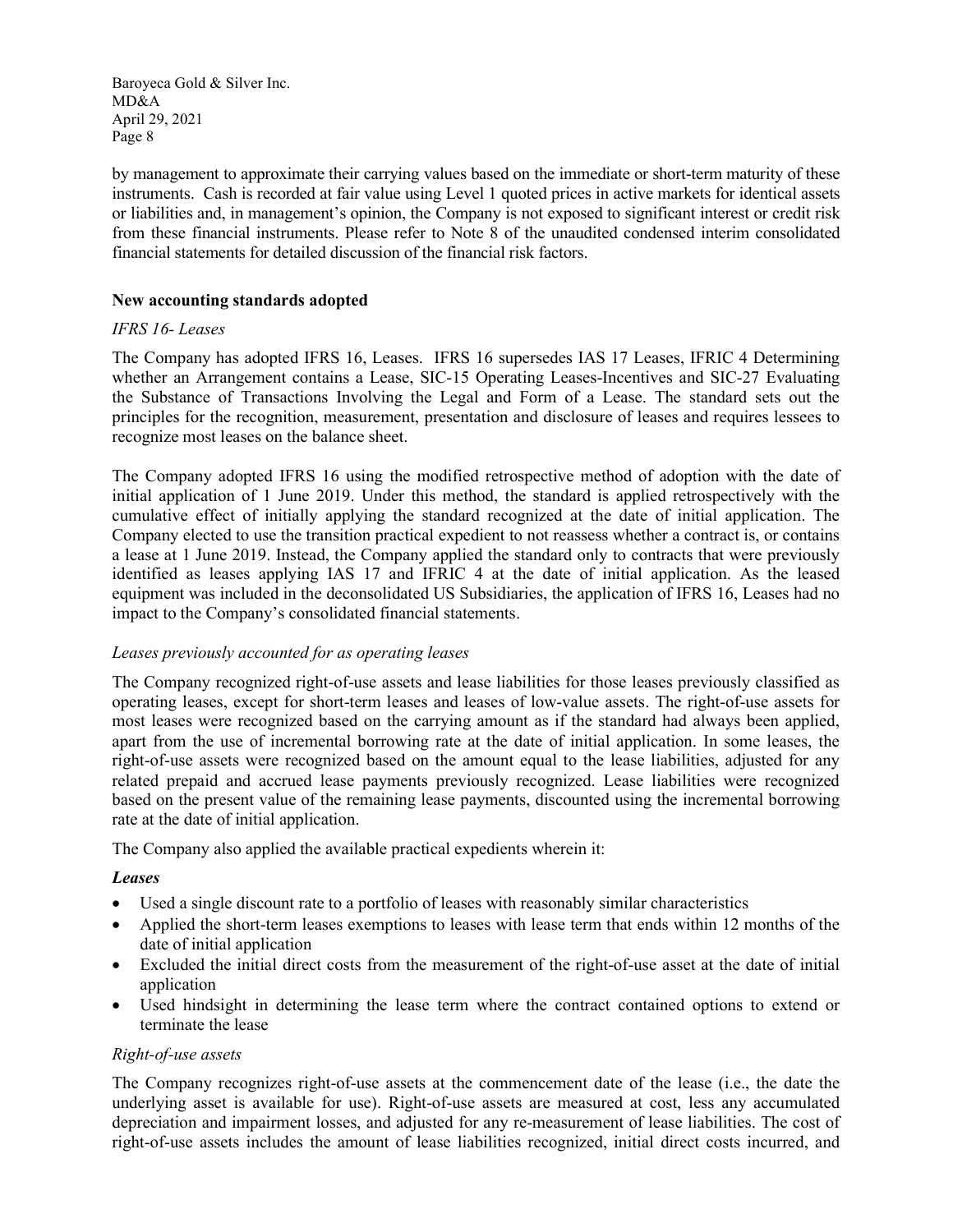lease payments made at or before the commencement date less any lease incentives received. Right-of-use assets are depreciated on a straight-line basis over the shorter of the lease term and the estimated useful lives of the assets. If ownership of the leased asset transfers to the company at the end of the lease term or the cost reflects the exercise of a purchase option, depreciation is calculated using the estimated useful life of the asset.

#### Lease liabilities

At the commencement date, the lease liability is measured as the present value of the lease payments that are not paid at that date. The lease payments are discounted using the interest rate implicit in the lease or if that rate cannot readily be determined, the Company's incremental borrowing rate. If the lease terms are subsequently changed, the present value of the lease liability is re-measured using the revised lease terms and applying the appropriate discount rate to the remaining lease payments. The Company recognizes the amount of the re-measurement of the lease liability as an adjustment to the right-of-use asset. However, of the carrying amount of the right-of-use asset is reduced to zero and there is a further reduction in the measurement of the lease liability, the Company recognizes any remaining amount of the re-measurement in profit or loss.

### Measurement of Lease Receivable

At the commencement of a lease, the Company, if acting in capacity as a lessor, will classify the lease as finance lease and recognize a lease receivable at an amount equal to the net investment in the lease if it transfers substantially all the risks and rewards incidental to ownership of an underlying asset or if the lease is a sublease, by reference to the ROU asset arising from the original lease (the "head lease"). A lease is classified as an operating lease if it does not transfer substantially all the risks and rewards incidental to ownership of an underlying asset or the lease is a short-term lease. Cash received from an operating lease is included in other income in the Company's statement of (loss) income on a straight-line basis over the period the lease. The lease receivable is initially measure at the present value of the lease payments remaining at the lease commencement date, discounted at the interest rate implicit in the lease or the Company's incremental borrowing rate if the lease is a sublease. The lease receivable is subsequently measured at amortized cost using the effective interest rate method, and reduced by the amount received and impairment losses, if any.

### Accounting standards, amendments and interpretations not yet effective

There are no significant material new standards, amendments to standards and interpretations that have been issued but are not effective during period ended November 30, 2020 that are applicable to the Company.

#### Particulars of Outstanding Securities of the Issuer

As at the dates noted below, the Company had the following securities outstanding:

Common Shares

| Date              | <b>Number Outstanding</b> |  |  |
|-------------------|---------------------------|--|--|
| February 28, 2021 | 31,576,994                |  |  |
| April 29, 2021    | 37,382,028                |  |  |

### Share Purchase Warrants

The following Share Purchase Warrants, each entitling the holder to acquire one previously unissued common share of the Company at the prices and for the periods of time set out in the table below are outstanding at February 28, 2021 and April 29, 2021: